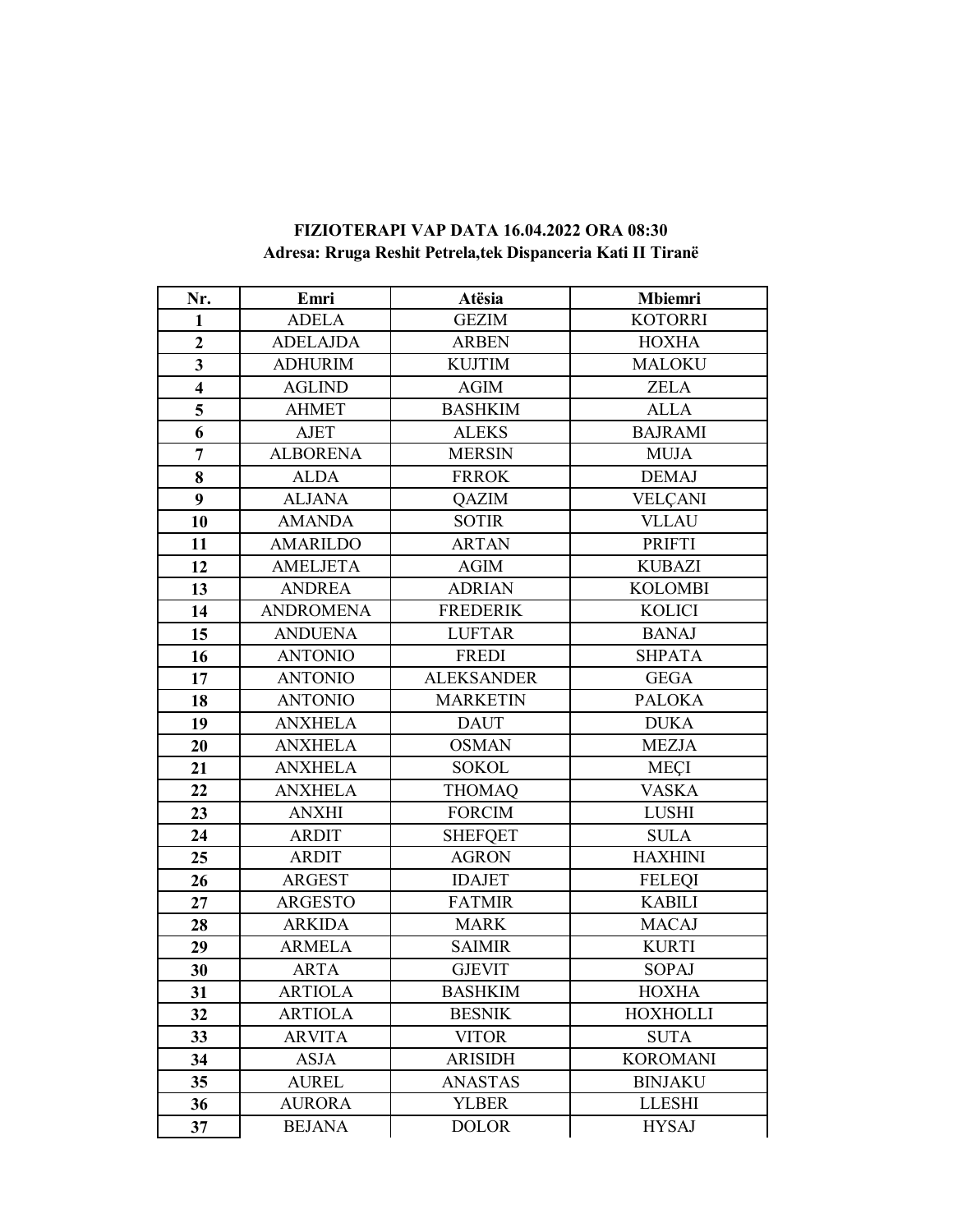| 38 | <b>BEQO</b>     | <b>SHEFQET</b>  | <b>HALILI</b>  |
|----|-----------------|-----------------|----------------|
| 39 | <b>BESMIR</b>   | <b>AGRON</b>    | <b>NDREU</b>   |
| 40 | <b>BLEDAR</b>   | <b>GEZIM</b>    | <b>SAKIA</b>   |
| 41 | <b>BLEND</b>    | <b>NDUE</b>     | <b>LIKAJ</b>   |
| 42 | <b>BLEONA</b>   | <b>NIKO</b>     | <b>METOLLI</b> |
| 43 | <b>BORA</b>     | <b>LUAN</b>     | <b>DOKA</b>    |
| 44 | <b>BRAJAN</b>   | <b>BUJAR</b>    | <b>SHARRA</b>  |
| 45 | <b>BRUNILDA</b> | <b>NIKOLA</b>   | <b>CALA</b>    |
| 46 | <b>DAFINA</b>   | <b>IDAJET</b>   | <b>HYSA</b>    |
| 47 | <b>DAJANA</b>   | <b>GJOVALIN</b> | <b>MAMLI</b>   |
| 48 | <b>DAMIAN</b>   | <b>LEK</b>      | <b>DODANI</b>  |
| 49 | <b>DANIEL</b>   | <b>FATMIR</b>   | <b>DOCI</b>    |
| 50 | <b>DANIELA</b>  | <b>SKENDER</b>  | <b>VELIU</b>   |

## **FIZIOTERAPI VAP DATA 16.04.2022 ORA 10:00 Adresa: Rruga Reshit Petrela,tek Dispanceria Kati II Tiranë**

| 51 | <b>DASILDA</b> | <b>PETRIT</b>   | <b>LEKAJ</b>     |
|----|----------------|-----------------|------------------|
| 52 | <b>DASILVA</b> | <b>LAZER</b>    | <b>LASKA</b>     |
| 53 | <b>DAVIDE</b>  | <b>GJOKE</b>    | <b>PRENGA</b>    |
| 54 | <b>DENAJDA</b> | <b>TAFIL</b>    | <b>CJAPI</b>     |
| 55 | <b>DESARA</b>  | <b>SHPETIM</b>  | <b>JONUZAJ</b>   |
| 56 | <b>DESARA</b>  | <b>ARBEN</b>    | <b>VUKA</b>      |
| 57 | <b>DIONIS</b>  | <b>JANI</b>     | <b>PETO</b>      |
| 58 | <b>DOJANA</b>  | <b>SOKOL</b>    | <b>MULAJ</b>     |
| 59 | <b>DONALDA</b> | <b>ILIR</b>     | <b>SEFULLA</b>   |
| 60 | <b>EDA</b>     | <b>FATOSH</b>   | <b>PAJO</b>      |
| 61 | <b>EDISON</b>  | <b>ILMI</b>     | <b>LATIFI</b>    |
| 62 | <b>EDONA</b>   | <b>REMZI</b>    | <b>REXHA</b>     |
| 63 | EGI            | <b>ERMIR</b>    | <b>LAZELLARI</b> |
| 64 | <b>ELERT</b>   | <b>XHELAL</b>   | <b>SHABA</b>     |
| 65 | <b>ELIDON</b>  | <b>SHABAN</b>   | <b>HAXHIAJ</b>   |
| 66 | <b>ELIOT</b>   | <b>BAKI</b>     | <b>PERA</b>      |
| 67 | <b>ELIS</b>    | <b>ARBEN</b>    | <b>ALIAJ</b>     |
| 68 | <b>ELISA</b>   | <b>DRITAN</b>   | <b>DAUTLLARI</b> |
| 69 | <b>ELISIA</b>  | <b>EDMOND</b>   | <b>HASANAJ</b>   |
| 70 | <b>ELJON</b>   | <b>ARJAN</b>    | <b>KROI</b>      |
| 71 | <b>ELONA</b>   | <b>MEHDI</b>    | <b>LACI</b>      |
| 72 | <b>ELSA</b>    | <b>SABRI</b>    | <b>HASANI</b>    |
| 73 | <b>ELSA</b>    | <b>RROK</b>     | <b>SOKOLI</b>    |
| 74 | <b>ELSA</b>    | <b>ALI</b>      | <b>STAFA</b>     |
| 75 | <b>ELSA</b>    | <b>MUHARREM</b> | <b>PALUSHI</b>   |
| 76 | <b>ELSAED</b>  | <b>SYTKI</b>    | <b>MUSHTRAKU</b> |
| 77 | <b>ELVI</b>    | <b>HALIT</b>    | ZEPISHTA         |
| 78 | <b>EMA</b>     | <b>ASTRIT</b>   | <b>SHUAIPI</b>   |
| 79 | <b>EMILIA</b>  | <b>LEONARD</b>  | <b>NDREU</b>     |
| 80 | <b>ENDRJON</b> | <b>EDMOND</b>   | <b>CELA</b>      |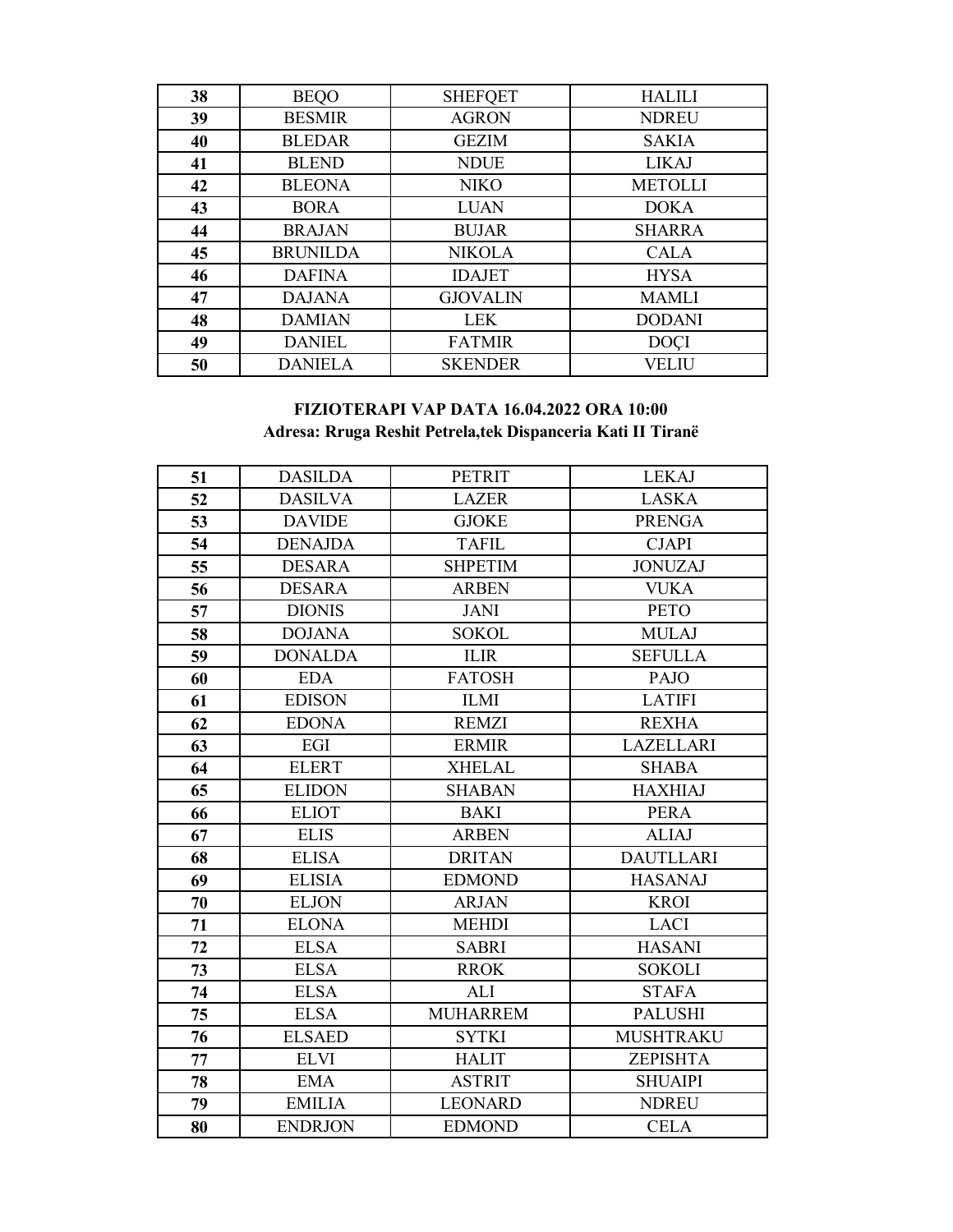| 81  | <b>ENADA</b>     | <b>BLERIM</b>   | <b>ELEZI</b>      |
|-----|------------------|-----------------|-------------------|
| 82  | <b>ENEA</b>      | <b>HAMIT</b>    | <b>LALAJ</b>      |
| 83  | <b>ENERJAN</b>   | <b>ILIRJAN</b>  | <b>PAPARA</b>     |
| 84  | <b>ENGLANTIN</b> | <b>KRISTO</b>   | <b>DUKA</b>       |
| 85  | ENI              | <b>AMBELI</b>   | <b>HYSENLLARI</b> |
| 86  | <b>ENISARDA</b>  | <b>AFRIM</b>    | <b>KARRIQI</b>    |
| 87  | <b>ENISON</b>    | <b>ZENEL</b>    | <b>ZENELI</b>     |
| 88  | <b>ENRIK</b>     | <b>GENTIAN</b>  | <b>SHESHI</b>     |
| 89  | <b>ENRIKO</b>    | <b>GEZIM</b>    | <b>TEFERICI</b>   |
| 90  | <b>ENXHI</b>     | <b>ADMIR</b>    | ZOGOLLI           |
| 91  | <b>ERBJANKA</b>  | <b>SADRIT</b>   | <b>QOSJA</b>      |
| 92  | <b>ERGI</b>      | <b>VASIL</b>    | <b>TOLLUMI</b>    |
| 93  | ERGI             | <b>SHKELQIM</b> | <b>BEGA</b>       |
| 94  | <b>ERGIDA</b>    | <b>NAZIF</b>    | <b>CELA</b>       |
| 95  | <b>ERISA</b>     | <b>ZENEL</b>    | <b>BALLIU</b>     |
| 96  | <b>ERISA</b>     | <b>BESNIK</b>   | <b>MARKU</b>      |
| 97  | <b>ERISA</b>     | <b>ILIR</b>     | <b>SHALA</b>      |
| 98  | <b>ERISA</b>     | QAZIM           | <b>ISMAILI</b>    |
| 99  | <b>ERJON</b>     | <b>FLAMUR</b>   | <b>LEKA</b>       |
| 100 | <b>ERMAL</b>     | SALI            | <b>SALIHI</b>     |
| 101 | <b>EROLA</b>     | <b>BESIM</b>    | <b>HASANAJ</b>    |
| 102 | <b>ERSI</b>      | <b>NIKOLL</b>   | <b>KARAJ</b>      |

# **FIZIOTERAPI VAP DATA 16.04.2022 ORA 12:00** Adresa: Rruga Reshit Petrela, tek Dispanceria Kati II Tiranë

| 103 | <b>ERTYGENA</b>  | <b>AGRON</b>    | <b>ADUSHAJ</b>  |
|-----|------------------|-----------------|-----------------|
| 104 | <b>ERVIN</b>     | <b>BAJRAM</b>   | <b>UJKAJ</b>    |
| 105 | <b>ESMERALDA</b> | <b>IDAJET</b>   | <b>ELEZI</b>    |
| 106 | <b>ESMERALDA</b> | <b>VLADIMIR</b> | <b>BALLIU</b>   |
| 107 | <b>ESMERALDA</b> | <b>CLIRIM</b>   | <b>KACA</b>     |
| 108 | <b>ESMERALDA</b> | <b>PETRIT</b>   | <b>QOSE</b>     |
| 109 | <b>ETLEVA</b>    | <b>VLADIMIR</b> | <b>METAJ</b>    |
| 110 | <b>EVA</b>       | <b>PETRIT</b>   | ZOGU            |
| 111 | <b>FABIOLA</b>   | <b>DASHNOR</b>  | <b>GURI</b>     |
| 112 | <b>FABJANA</b>   | <b>FASLLI</b>   | <b>KILA</b>     |
| 113 | <b>FATIONA</b>   | <b>HAXHI</b>    | <b>KORRESHI</b> |
| 114 | <b>FITORE</b>    | <b>MISIM</b>    | <b>TOTA</b>     |
| 115 | <b>FLAVIO</b>    | <b>ILIRIAN</b>  | <b>VARFI</b>    |
| 116 | <b>FLORIDA</b>   | <b>ARJAN</b>    | <b>KARAJ</b>    |
| 117 | <b>FLUTURIM</b>  | <b>QERIMI</b>   | <b>QERIMI</b>   |
| 118 | <b>FRANCESKA</b> | <b>ADNANT</b>   | <b>LIKAJ</b>    |
| 119 | <b>FRANÇESKA</b> | <b>ARTAN</b>    | <b>LIKAJ</b>    |
| 120 | <b>FREDERIK</b>  | <b>FRAN</b>     | <b>GJONIKAJ</b> |
| 121 | <b>FROGER</b>    | <b>ILIR</b>     | <b>HAXHOLLI</b> |
| 122 | <b>GABRIEL</b>   | <b>ROLAND</b>   | <b>DUKA</b>     |
| 123 | <b>GERALD</b>    | <b>BEKTASH</b>  | <b>BALLA</b>    |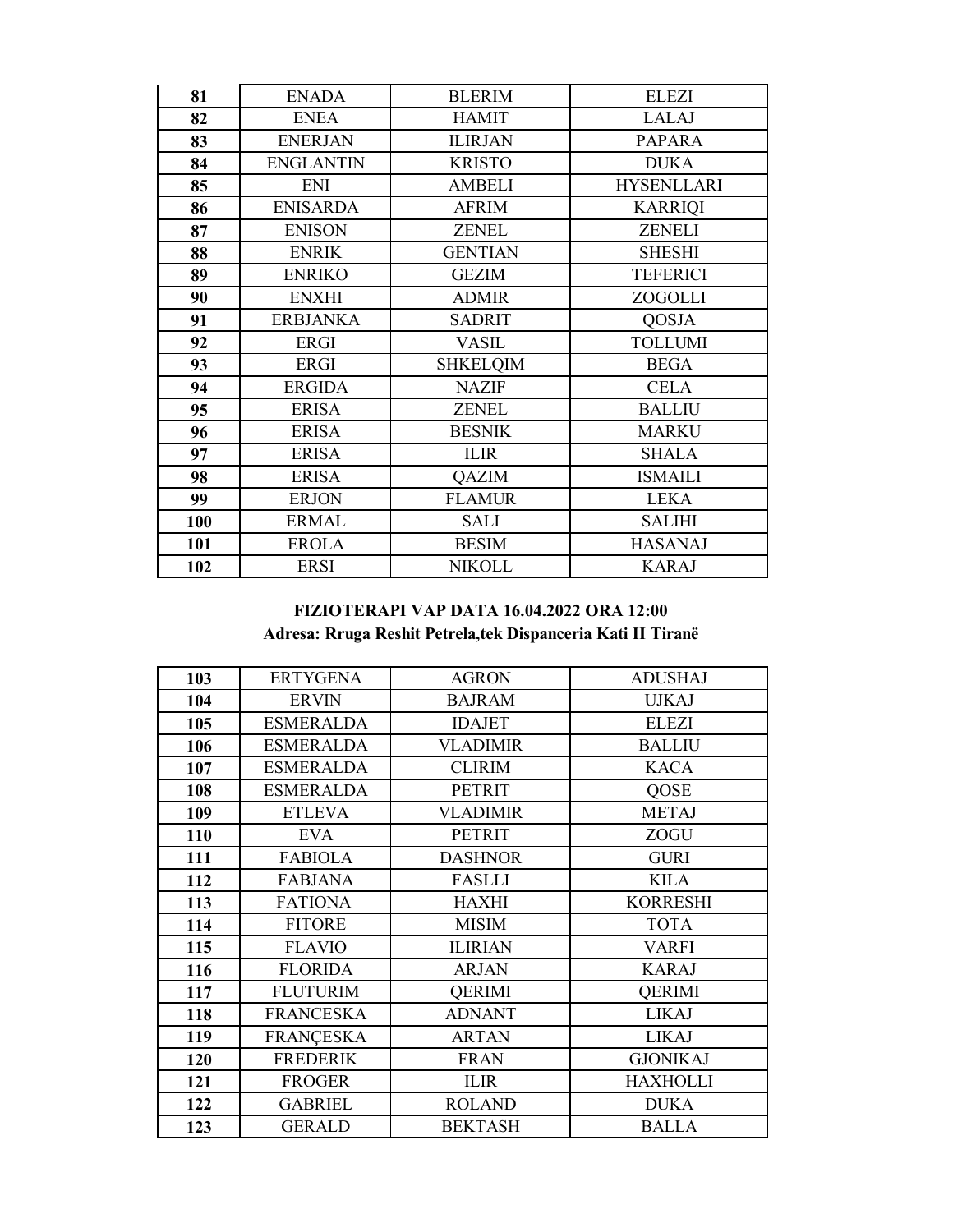| 124 | <b>GERIS</b>    | <b>YLLI</b>      | <b>SINANI</b>     |
|-----|-----------------|------------------|-------------------|
| 125 | <b>GISELA</b>   | <b>ASTRIT</b>    | <b>BELBA</b>      |
| 126 | <b>GLEDIS</b>   | <b>BEQIR</b>     | <b>GASHI</b>      |
| 127 | <b>HAJDI</b>    | <b>ARBEN</b>     | <b>KOCIRAJ</b>    |
| 128 | <b>HENRI</b>    | <b>ROLAND</b>    | <b>MEHMETI</b>    |
| 129 | <b>HENRI</b>    | <b>SHKELQIM</b>  | <b>AZUNI</b>      |
| 130 | <b>HYGERTA</b>  | <b>ILIR</b>      | <b>NERGUTI</b>    |
| 131 | <b>IGLI</b>     | <b>GAZMEND</b>   | <b>LOPARI</b>     |
| 132 | <b>ILDA</b>     | <b>JANI</b>      | <b>LARAKU</b>     |
| 133 | <b>ILDA</b>     | <b>MHILL</b>     | ZOGU              |
| 134 | <b>ILDA</b>     | <b>ADRIAN</b>    | <b>AGALLIU</b>    |
| 135 | <b>ILVA</b>     | <b>FATMIR</b>    | <b>DEBROVA</b>    |
| 136 | <b>ILVA</b>     | <b>SHYQYRI</b>   | <b>KYCYKU</b>     |
| 137 | <b>INA</b>      | <b>AGIM</b>      | <b>SHEHI</b>      |
| 138 | <b>INA</b>      | <b>PETRIT</b>    | <b>PEROSHI</b>    |
| 139 | <b>INDRIT</b>   | <b>MUSTAF</b>    | <b>LEKU</b>       |
| 140 | <b>IRENA</b>    | <b>HISMET</b>    | <b>HOXHA</b>      |
| 141 | <b>IRIDA</b>    | <b>KASTRIOT</b>  | <b>LARAKU</b>     |
| 142 | <b>IRIS</b>     | <b>FERDINAND</b> | <b>BARDELI</b>    |
| 143 | <b>IRMA</b>     | <b>GEZIM</b>     | <b>BEQIRI</b>     |
| 144 | <b>IRSA</b>     | <b>ISADEDIN</b>  | <b>BEQIRI</b>     |
| 145 | <b>ISLI</b>     | <b>RRAPUSH</b>   | <b>VELIU</b>      |
| 146 | <b>ISMETE</b>   | <b>RIZA</b>      | <b>KORRA</b>      |
| 147 | <b>JESERINA</b> | <b>HAMZA</b>     | <b>METAJ</b>      |
| 148 | <b>JOANA</b>    | <b>ANDON</b>     | <b>NASI</b>       |
| 149 | <b>JOLINDA</b>  | <b>GANI</b>      | <b>KOLA</b>       |
| 150 | <b>JONIDA</b>   | <b>SHERIF</b>    | <b>HASANDOCAJ</b> |
| 151 | <b>JONIDA</b>   | <b>RIZA</b>      | <b>KATUCI</b>     |
| 152 | <b>JULKA</b>    | <b>REMZI</b>     | <b>LATOLLARI</b>  |

## **FIZIOTERAPI VAP DATA 17.04.2022 ORA 08:30 Adresa: Rruga Reshit Petrela,tek Dispanceria Kati II Tiranë**

| 153 | <b>JURGEN</b>  | <b>ARSEN</b>   | <b>SINO</b>    |
|-----|----------------|----------------|----------------|
| 154 | <b>KEJDI</b>   | <b>SAMI</b>    | RRUMBULLAKU    |
| 155 | <b>KETJOLA</b> | <b>AVNI</b>    | <b>KURTI</b>   |
| 156 | <b>KETJONA</b> | <b>ZAMIR</b>   | GËRGURI        |
| 157 | <b>KEVI</b>    | <b>DRITAN</b>  | <b>DOMI</b>    |
| 158 | <b>KEVIN</b>   | <b>VIRIL</b>   | <b>LLAGAMI</b> |
| 159 | <b>KEVIN</b>   | <b>PULLUMB</b> | <b>SHUTINA</b> |
| 160 | <b>KLAJDI</b>  | PËLLUMP        | <b>LARAKU</b>  |
| 161 | <b>KLAJDI</b>  | <b>BUJAR</b>   | <b>CANI</b>    |
| 162 | <b>KLARA</b>   | <b>GERTIAN</b> | <b>BEQO</b>    |
| 163 | <b>KLAUDIO</b> | <b>NERSON</b>  | <b>BOZI</b>    |
| 164 | <b>KLAUDIO</b> | <b>ALKET</b>   | <b>TAFA</b>    |
| 165 | <b>KLEA</b>    | <b>PAQSON</b>  | <b>BYLYKU</b>  |
| 166 | <b>KLEA</b>    | <b>LUAN</b>    | <b>MARRA</b>   |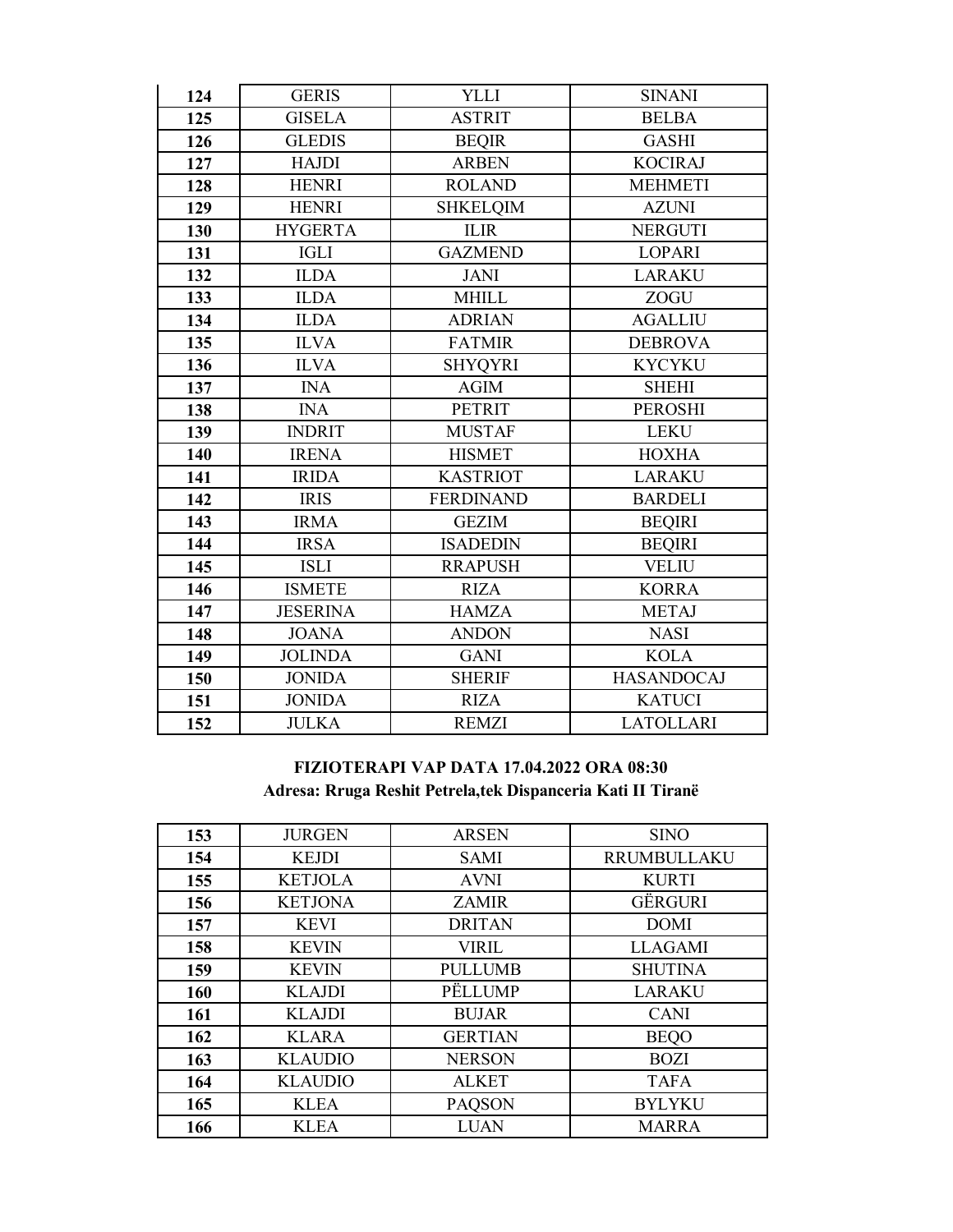| 167 | <b>KLEA</b>      | <b>PETRIT</b>   | <b>BERHAMAJ</b>     |
|-----|------------------|-----------------|---------------------|
| 168 | <b>KLEA</b>      | <b>BEHAR</b>    | <b>MUSAKU</b>       |
| 169 | <b>KLEA</b>      | <b>SHPETIM</b>  | <b>LALA</b>         |
| 170 | <b>KLEANDRA</b>  | <b>AGRON</b>    | <b>MARQESHI</b>     |
| 171 | <b>KLEDI</b>     | ALI             | <b>BEGOLLI</b>      |
| 172 | <b>KLEI</b>      | <b>SHKELQIM</b> | <b>CELA</b>         |
| 173 | <b>KLEI</b>      | <b>ARJAN</b>    | <b>MUSTAFALLARI</b> |
| 174 | <b>KLEJDI</b>    | <b>BAHRI</b>    | ZOTO                |
| 175 | <b>KLEJDI</b>    | <b>SOKOL</b>    | <b>PJETRI</b>       |
| 176 | <b>KLEODJAN</b>  | <b>PETRIT</b>   | <b>DOCI</b>         |
| 177 | <b>KLEVISA</b>   | <b>FLAMUR</b>   | <b>SALLA</b>        |
| 178 | <b>KLEVISA</b>   | <b>ADIL</b>     | <b>MANE</b>         |
| 179 | <b>KLEVISA</b>   | <b>BESNIK</b>   | <b>MURATI</b>       |
| 180 | <b>KLODIAN</b>   | <b>ALIU</b>     | <b>KOKOSHI</b>      |
| 181 | <b>KRISTI</b>    | <b>FIQIRI</b>   | <b>SPAHO</b>        |
| 182 | <b>KRISTI</b>    | <b>LEONIDHA</b> | <b>NASI</b>         |
| 183 | <b>KRISTI</b>    | <b>FATMIR</b>   | <b>CANI</b>         |
| 184 | <b>KRISTIANA</b> | <b>BLEDAR</b>   | <b>HAXHIMINA</b>    |
| 185 | <b>KRISTJANA</b> | <b>EMBRO</b>    | <b>QOKU</b>         |
| 186 | <b>KUJTIM</b>    | <b>ZAMIR</b>    | <b>BLLIKU</b>       |
| 187 | <b>LAVDJUS</b>   | <b>KASTRIOT</b> | <b>AGALLIU</b>      |
| 188 | <b>LAZAREL</b>   | <b>ILIA</b>     | <b>PETO</b>         |
| 189 | <b>LEDI</b>      | <b>LATIF</b>    | <b>SYLA</b>         |
| 190 | <b>LEDIANA</b>   | <b>PJETER</b>   | <b>FUSHA</b>        |
| 191 | <b>LEDINA</b>    | <b>XHEVAHIR</b> | <b>MIRAKA</b>       |
| 192 | <b>LEONARD</b>   | <b>SABA</b>     | <b>VATHI</b>        |
| 193 | <b>LEONORA</b>   | <b>LULZIM</b>   | <b>MUHARREMI</b>    |
| 194 | <b>LILJANA</b>   | <b>HAKI</b>     | LLANE/ LELA         |
| 195 | <b>LIMAN</b>     | <b>SHEFQET</b>  | <b>HIDERMUCA</b>    |
| 196 | <b>LIRIDONA</b>  | <b>HILMI</b>    | <b>HYSENI</b>       |
| 197 | <b>LORENC</b>    | <b>SHYQYRI</b>  | ZENELAJ             |
| 198 | <b>LORISA</b>    | <b>VAIT</b>     | <b>TOÇILA</b>       |
| 199 | <b>LUARA</b>     | <b>ARTAN</b>    | <b>OERETI</b>       |
| 200 | <b>MARIA</b>     | <b>YMER</b>     | PËLLUMBI            |
| 201 | <b>MARIKLENT</b> | <b>MUSA</b>     | <b>LEPURI</b>       |
| 202 | <b>MARINELA</b>  | <b>BIBE</b>     | <b>COKAJ</b>        |
| 203 | <b>MARIUS</b>    | <b>IGLI</b>     | <b>KASNECI</b>      |

## **FIZIOTERAPI VAP DATA 17.04.2022 ORA 10:00 Adresa: Rruga Reshit Petrela,tek Dispanceria Kati II Tiranë**

| 204        | <b>MARJANA</b>  | <b>RAMAZAN</b>  | <b>RUSTEMI</b>  |
|------------|-----------------|-----------------|-----------------|
| <b>205</b> | <b>MARJUS</b>   | <b>GEZIM</b>    | <b>MILKURTI</b> |
| 206        | <b>MARJUS</b>   | <b>ILIRJAN</b>  | <b>SULCE</b>    |
| 207        | <b>MARSELA</b>  | <b>MARTIN</b>   | <b>BELESHI</b>  |
| 208        | <b>MARSILDA</b> | <b>SHKËLQIM</b> | <b>BICAKU</b>   |
| 209        | <b>MARSIDA</b>  | ISLAM           | <b>TANUSHI</b>  |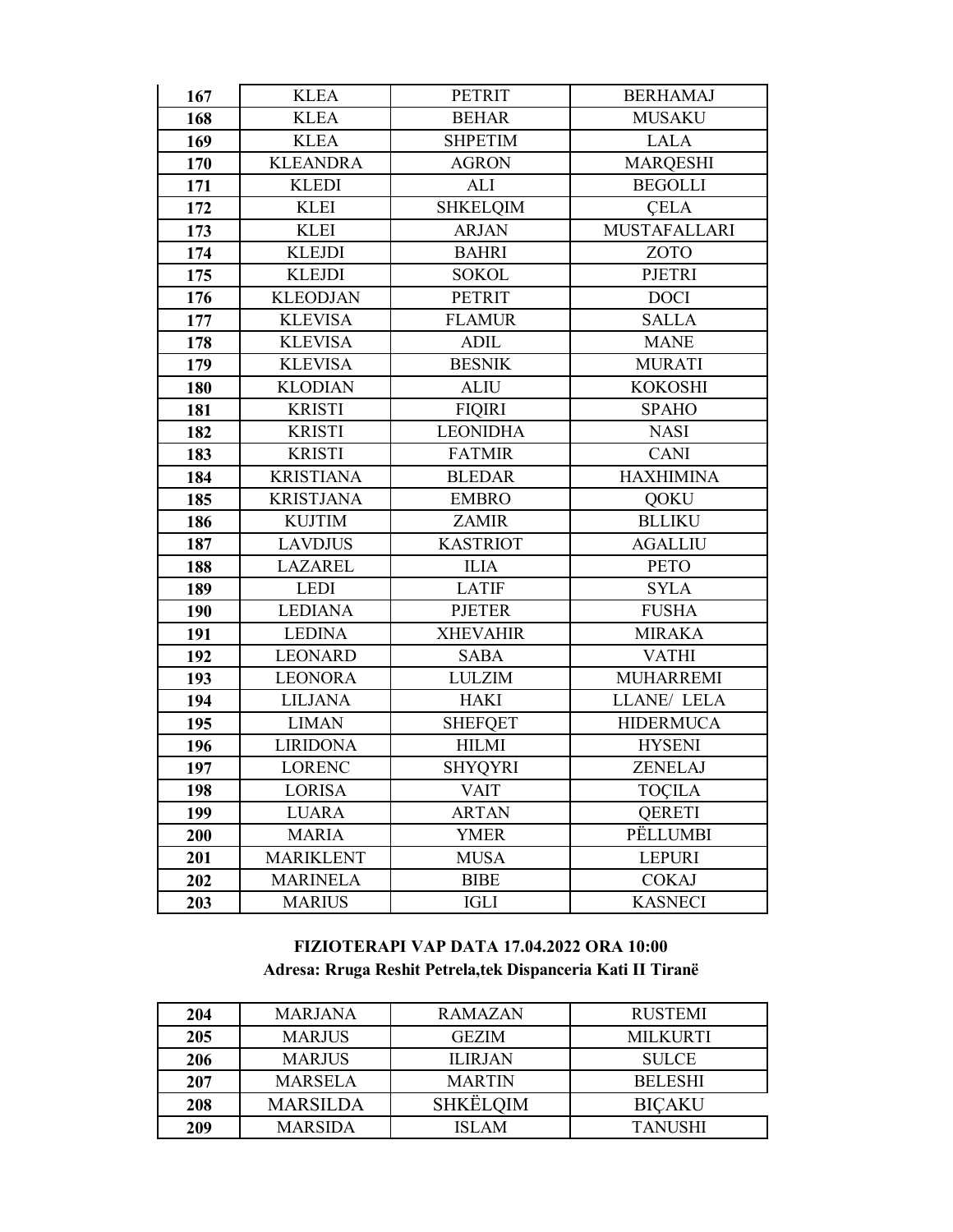| 210 | <b>MARSILDA</b> | <b>ARIF</b>     | <b>KUSHTA</b>    |
|-----|-----------------|-----------------|------------------|
| 211 | <b>MARTIN</b>   | <b>EDUART</b>   | <b>SHAMETI</b>   |
| 212 | <b>MARVINA</b>  | <b>MANOL</b>    | <b>KANANAJ</b>   |
| 213 | <b>MEDIAN</b>   | <b>SELAMI</b>   | <b>HOXHA</b>     |
| 214 | <b>MEGI</b>     | <b>ILIAS</b>    | <b>FOTO</b>      |
| 215 | <b>MEGI</b>     | <b>QEMAL</b>    | <b>PEZA</b>      |
| 216 | <b>MIGENA</b>   | <b>THEODHOR</b> | <b>XHARDO</b>    |
| 217 | <b>MIKEL</b>    | <b>ALI</b>      | <b>TOROMANI</b>  |
| 218 | <b>MIRAND</b>   | <b>LUTFI</b>    | <b>KOCI</b>      |
| 219 | <b>MIRAXH</b>   | <b>AGRON</b>    | <b>TAHIRI</b>    |
| 220 | <b>MIRJAN</b>   | <b>SHYQIRI</b>  | <b>QERIMI</b>    |
| 221 | <b>MIRJETA</b>  | <b>PANAJOT</b>  | <b>MBRATI</b>    |
| 222 | <b>MIRSADA</b>  | <b>BESNIK</b>   | <b>NURCE</b>     |
| 223 | <b>MIRSADA</b>  | <b>VAHID</b>    | <b>PACRRAMI</b>  |
| 224 | <b>MIRSIDA</b>  | <b>SHPETIM</b>  | <b>SHOTI</b>     |
| 225 | <b>NDRICIM</b>  | <b>BESIM</b>    | <b>XHAJA</b>     |
| 226 | <b>NEVILA</b>   | <b>GJON</b>     | <b>VATA</b>      |
| 227 | <b>NONITA</b>   | <b>NUHI</b>     | <b>KASTRATI</b>  |
| 228 | <b>NUHI</b>     | <b>SHKELZEN</b> | <b>DERVISHI</b>  |
| 229 | <b>OLTA</b>     | <b>MEVLAN</b>   | <b>MUCMATA</b>   |
| 230 | <b>OLTION</b>   | <b>VASIP</b>    | <b>DOMI</b>      |
| 231 | <b>OLTJONA</b>  | <b>PASHKU</b>   | <b>GECI</b>      |
| 232 | <b>PAMELA</b>   | <b>REXHEP</b>   | <b>KALO</b>      |
| 233 | <b>PAOLA</b>    | <b>MENTOR</b>   | <b>OSMANI</b>    |
| 234 | <b>PEGI</b>     | <b>PETRIT</b>   | <b>TOLA</b>      |
| 235 | <b>QERIM</b>    | <b>LULZIM</b>   | <b>GJOCI</b>     |
| 236 | <b>REDI</b>     | <b>DIAFET</b>   | <b>XHAKOLLI</b>  |
| 237 | <b>REDISA</b>   | <b>SHPETIM</b>  | <b>DENISI</b>    |
| 238 | <b>REONARD</b>  | <b>KALOSH</b>   | <b>DRAGJOSHI</b> |
| 239 | <b>RESMIE</b>   | <b>RESHAT</b>   | <b>CAKO</b>      |
| 240 | <b>REXHEP</b>   | <b>LEONRD</b>   | <b>CELA</b>      |
| 241 | <b>REXHINA</b>  | <b>ARBEN</b>    | <b>KOCI</b>      |
| 242 | <b>REXHINA</b>  | <b>JETMIR</b>   | <b>TRAMPA</b>    |
| 243 | <b>RIGERS</b>   | <b>SHPETIM</b>  | <b>SHKEMBI</b>   |
| 244 | <b>RINOR</b>    | <b>SKENDER</b>  | <b>BALLIU</b>    |
| 245 | <b>ROLANT</b>   | <b>SHPETIM</b>  | <b>ALLPICI</b>   |
| 246 | <b>ROMINA</b>   | <b>FAIK</b>     | QOSJA            |
| 247 | <b>ROVINA</b>   | <b>BUJAR</b>    | <b>KRRASHI</b>   |
| 248 | <b>SABIO</b>    | <b>MENTOR</b>   | <b>GRACENI</b>   |
| 249 | <b>SABRI</b>    | <b>PASHO</b>    | <b>META</b>      |
| 250 | <b>SAILINDA</b> | <b>FATMIR</b>   | <b>HOXHA</b>     |
| 251 | <b>SAMET</b>    | <b>SKENDER</b>  | <b>GURI</b>      |
| 252 | <b>SAMUEL</b>   | <b>LEONARD</b>  | NAZËRI           |
| 253 | <b>SARA</b>     | <b>SHKELQIM</b> | <b>CEKA</b>      |
| 254 | <b>SARA</b>     | <b>GJON</b>     | <b>CUPI</b>      |
| 255 | <b>SHKELQIM</b> | <b>ANESTI</b>   | <b>MUKOLLARI</b> |